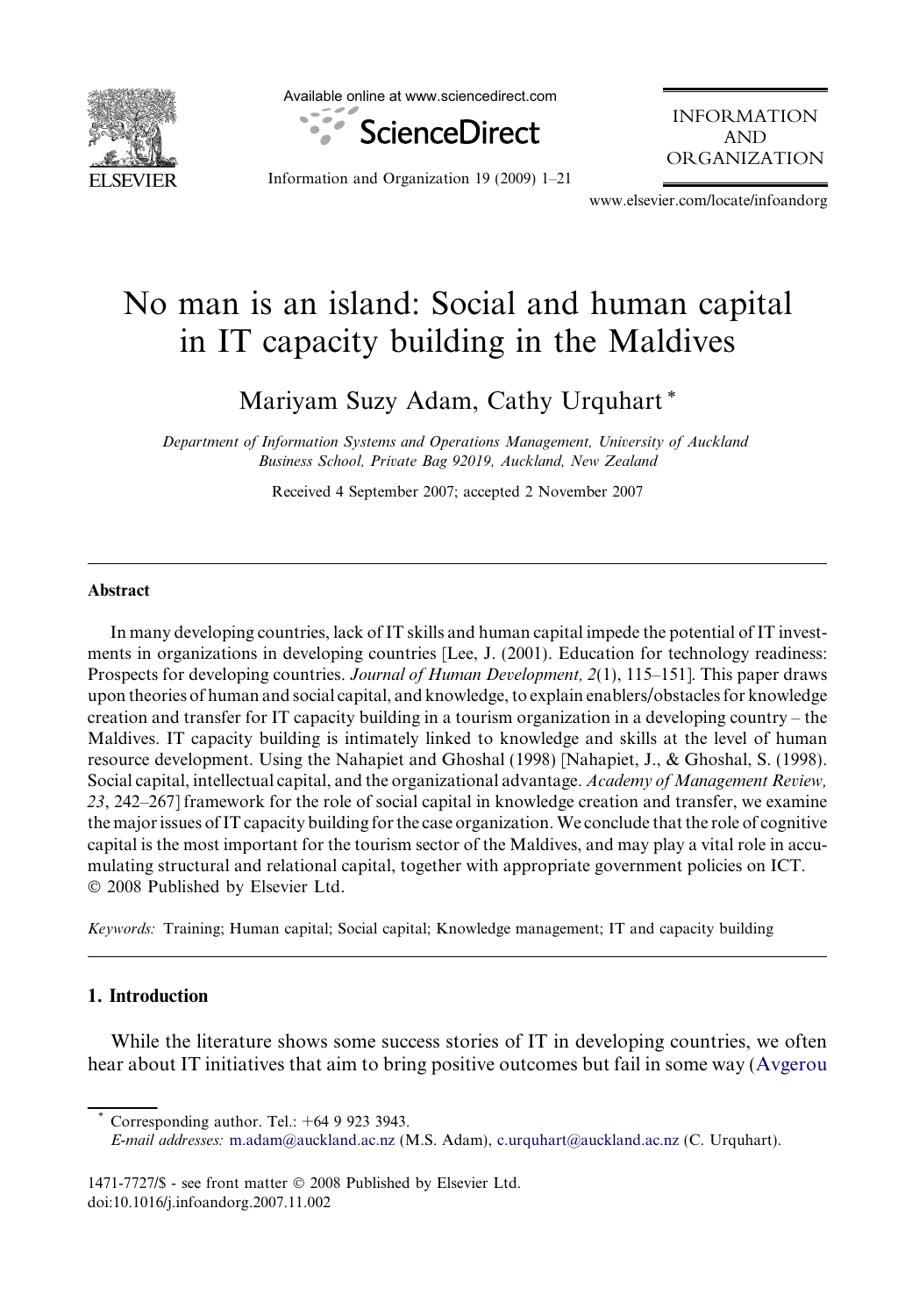[& Walsham, 2000; Bhatnagar & Bjorn-Andersen, 1990; Bhatnagar & Odedra, 1992; Ode](#page--1-0)[dra-Straub, 1996; Odedra-Straub, Okot-Uma, & Cyranek, 1995; Silva & Figueroa, 2002](#page--1-0)).

One overriding factor that contributes to the unsuccessful adoption and implementation of IT in developing countries is a lack of IT awareness, skills and knowledge [\(Waema,](#page--1-0) [2002\)](#page--1-0), and human capital [\(Lee, 2001](#page--1-0)). This lack of capacity to adopt new technologies restricts the technology absorption capability of a country ([Lee, 2001\)](#page--1-0). Lee argues that even when all countries have equal access to technology, the mismatch between skills, knowledge and technology would lead to a disparity in productivity. This is a human capital issue; human capital is strongly related to social capital, in that it is social capital within the family and community which enables human capital development [\(Coleman,](#page--1-0) [1988\)](#page--1-0). It also follows then that IT capacity building – creating and enhancing the ability to use IT – is strongly related to issues of human and social capital in developing countries.

The purpose of this paper is to provide insights from a single case study of the Maldivian tourism sector, into the major issues of knowledge creation and transfer processes in that sector, and the role that social capital plays in facilitating those processes for IT capacity building. More specifically, the two research questions addressed in this paper are

- What are the major issues of knowledge creation and transfer in the tourism sector in the Maldives?
- What role does social capital play in facilitating the creation and transfer of knowledge in the Maldivian tourism sector?

The primary contribution of this paper is to analyze IT capacity building in private sector organizations in developing countries using the theoretical perspectives of social capital and knowledge. A secondary contribution is to provide one example of the role that social capital plays in facilitating knowledge creation and transfer for IT capacity building in a specific tourism organization in the Maldives, a nation facing major skills shortages in all sectors of the economy. This analysis can provide insights into a range of organizations in developing countries.

The paper is structured as follows. The next section discusses the role of human and social capital in knowledge creation and transfer for IT capacity building. Sections [3](#page--1-0) [and 4](#page--1-0) provide details of the research setting and the methodology, followed by the details of the case study in Section [5](#page--1-0). The case findings and discussion of knowledge issues and the role of social capital in facilitating those issues for IT capacity building are laid out in Sections [6 and 7.](#page--1-0) Finally, some conclusions are presented in Section [8.](#page--1-0)

## 2. Theoretical perspectives: Social capital in the creation and transfer of knowledge for IT capacity building

### 2.1. Human and social capital

For the purposes of this paper, human capital is defined as ''the collective knowledge, skills, abilities and characteristics (that is, all of the capabilities combined) of an organization's employees and managers that create a capacity (potential that can be realized) for competitive advantage" ([Lengnick-Hall & Lengnick-Hall, 2003, p. 45](#page--1-0)). Whereas human capital resides in individuals, social capital resides in relationships (Côté, 2001). Social